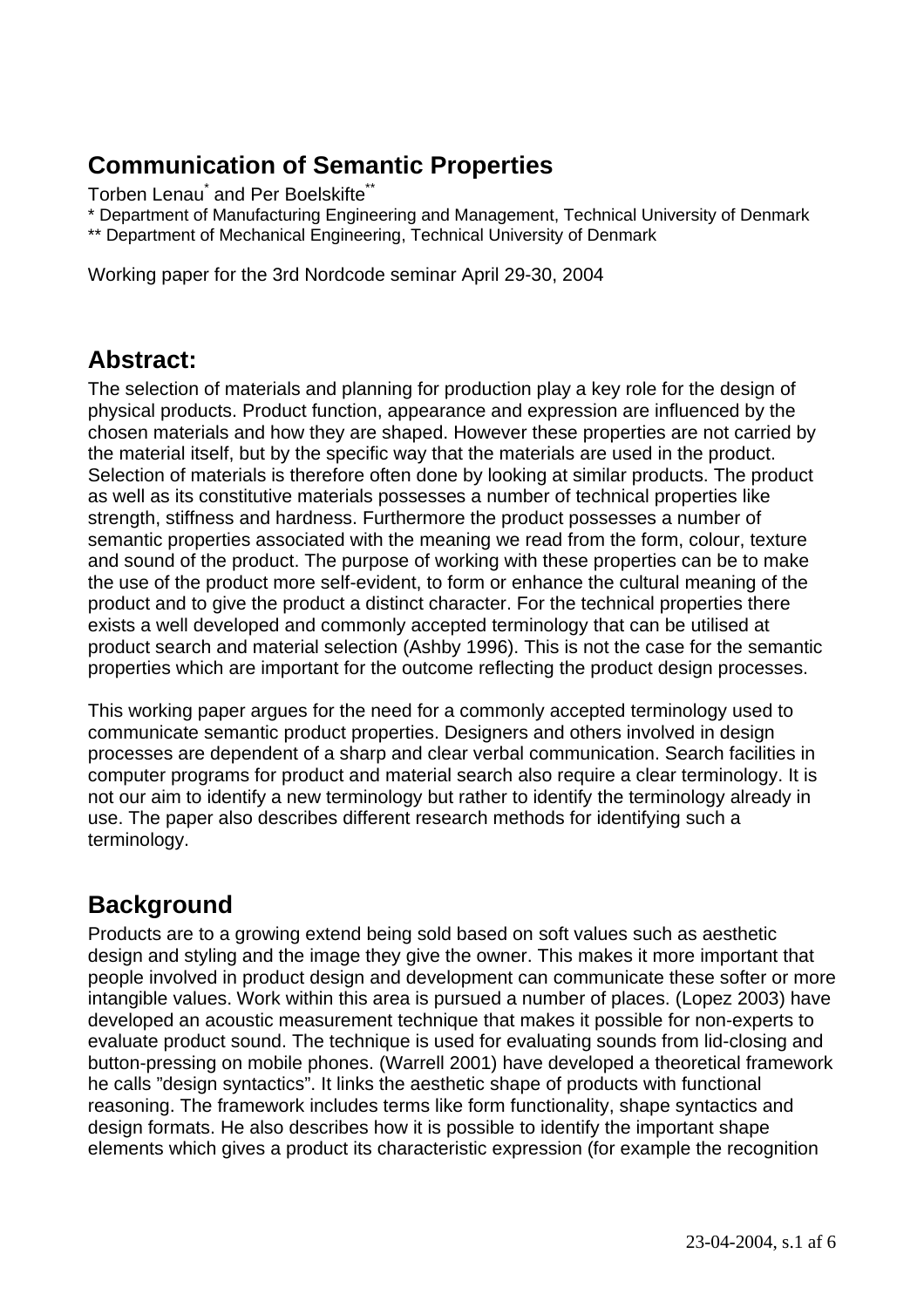of a brand). (Vihma 1995) describes how aesthetic appreciation can be related to semantic and semiotic analysis. Four types of products have been closer examined: Irons, fitness cycles, telephone boxes and bicyle helmets. (Goovers 2003) examines whether it is possible to build "personality" into a product. 18 design students sketched irons that should be either "happy", "cute" or "tough". An 88 person panel then ranked the sketches based on the three terms. The result was that the panel understood the design intention, even though the differences between "cute" and "happy" was less distinct. It is also described how the students could formulate which visual means they used to obtain a certain expression. (Pascalle 2000) has investigated how 12 persons describe 30 different watches using so called "intangible attributes" (reminds of the first questionnaire in Lenau & Boelskifte 2004). She concludes that there is an agreement about the use of a number of the terms.

(Johnson et al. 2003) describes earlier research on identifying terminology for the semantic properties of products. They classify the properties into sensory attributes (input directly registered by our senses), perceived attributes (the interpretation of what is sensed) and stylistic attributes (placement in a period of style). An experiment with a cross disciplinary group of students (from industrial design, business administration and engineering) indicated consensus about which words described the sensed and perceived experiences for 6 selected products.



**Figure 1.** Explanation of a person's emotional reaction to a product (Desmet 2002)

(Desmet 2002) has studied how products evoke feelings and he has developed a framework where 14 categories of feelings (e.g. satisfaction, joy, contempt,…) are linked to views on the product (product focus) and expectations (concern). "Product focus" can either be an "event" (anticipated consequences, reminds of the semiotic index term, se below), an "agent" (the product as a personal image) or the object in itself. "Concern" is about attitudes and preferences and reminds of the semiotic term "code" (se below). The term "appraisal" (i.e. an explanation on how a certain product evokes a certain feeling) links "focus" and "concern" to the feelings given by the product. He has furthermore developed an elegant and comprehensive web-based database (Product & Emotion Navigator). Here 32 persons describe the feelings that different products give them. Every single product is documented with a picture and a description in accordance with the above mentioned dimensions of analysis. From the database it can be seen that there are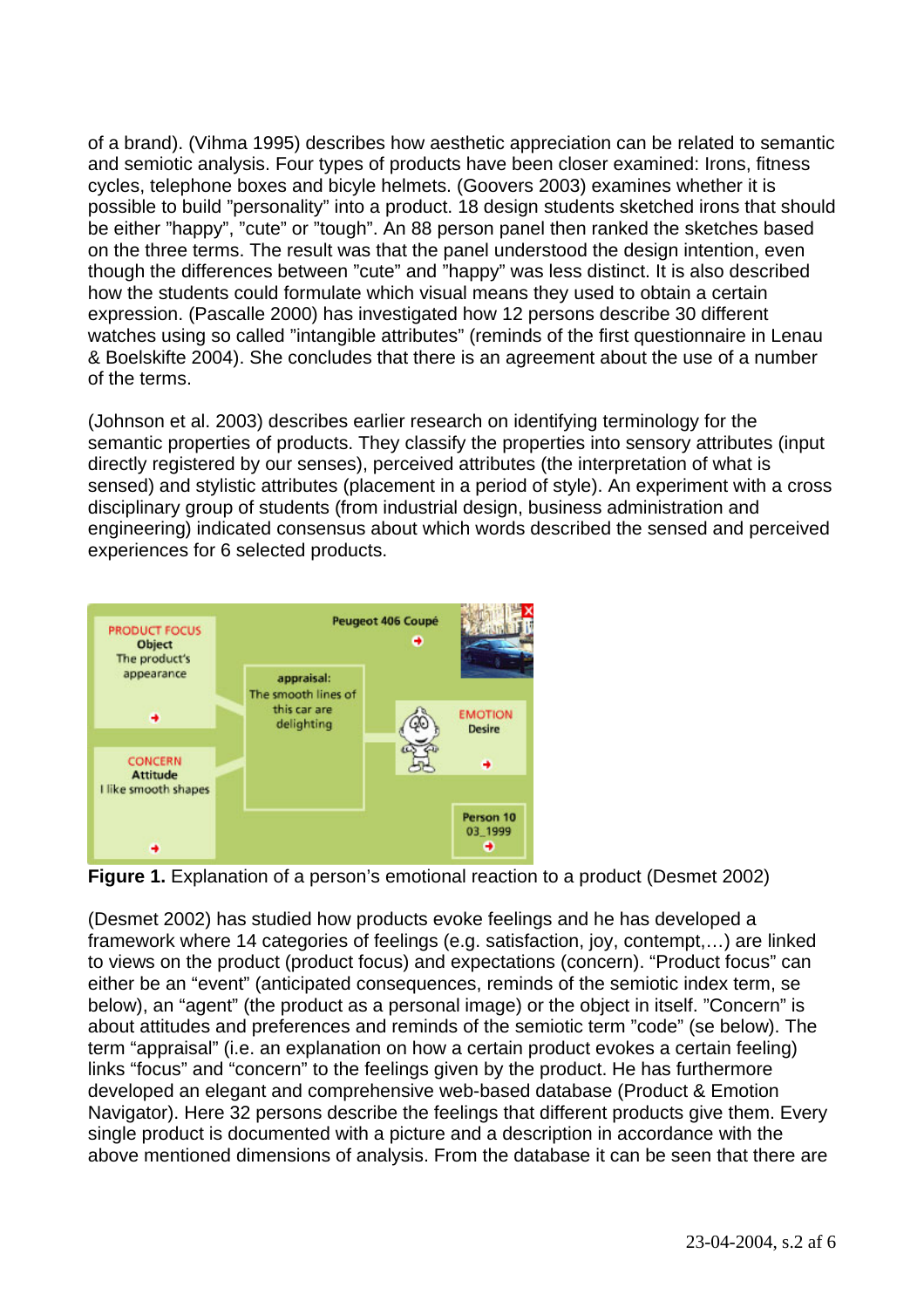very large differences between how precise and articulated the persons are in the description of their "appraisal". We see this as an indication for the need of awareness for the terminology we are in the process of identifying.

We have also encountered this need when searching for materials that add certain expressions to products, e.g. in the materials encyclopaedia www.designinsite.dk.

#### **Aesthetics, communication, signs and meaning**

The word "aesthetics" (in Danish: Æstetik) is used differently by various philosophers (Zander Hagen 2002, Faurholdt 2000). Favrholdt describes a widespread attitude to aesthetics with a quotation from the philosopher Augustin: 'What is "time"? If nobody asks me, I know it. But if I should explain it to someone, I do not know'. In our work we see aesthetics as the value-loaded comprehension of our surroundings which can be created by human beings or being found in nature. Some aesthetic experiences are common to most people (for example "the golden proportion") and others are taught (The Greenlenders affection to fermented puffins is not shared by many others; People from the island Alrø in Denmark prefer salt in the coffee, since the groundwater at Alrø is slightly salt; The colour of mourning is black in western countries but white in China). In our work we try to encircle terms that are generally understood in a similar way.

Since our research project deals with the communication of product and material properties, it is fruitful to place it in relation to communication theory. Here are 2 distinctly different schools: The process school and the semiotic school. In the process school communication is seen as the transmission of messages while the semiotic school sees communication as production and exchange of meanings (Fiske 1980 og Monö 1997). The process school is among others represented by Shannon and Weavers linear communication model, where a message is send from a sender to a receiver and possibly being disturbed on the way. The quality of the communication depends on how well the technical problems (precision), the semantic problems (meaning) and effectiveness problems (is the messages received) are solved.



**Figure 2**. Linear communication model (Shanon and Weaver)

Within the semiotic school do signs and the understanding of the signs play a central role. (Monö 1997) describes semiotics as the study of signs and sign systems, their structure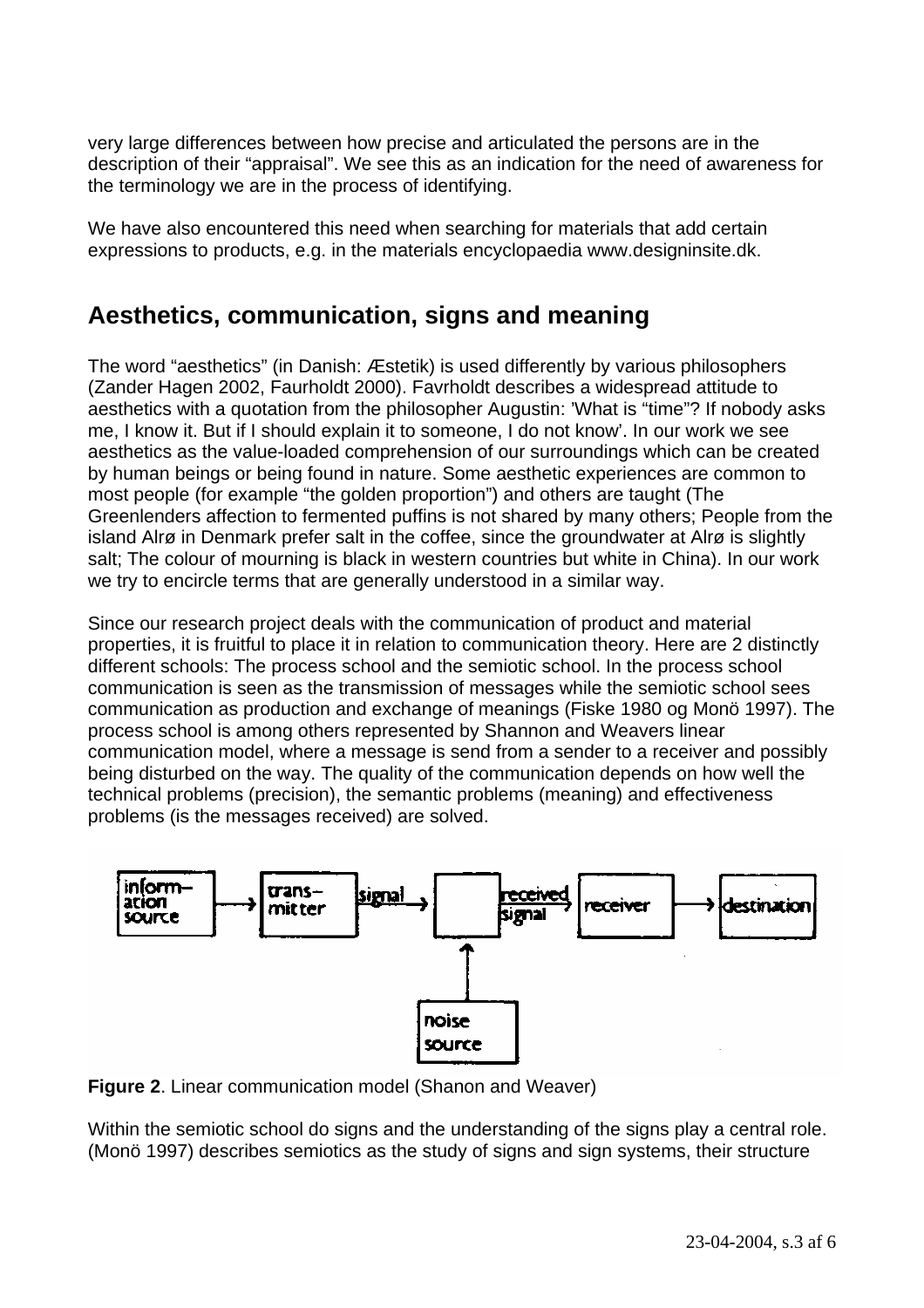(syntax), their properties (semantics) and role in a socio-cultural behaviour (pragmatics). The semiotic school is among others represented by the American philosopher and logician C.S.Peirce and the Swiss linguist F.de Saussure. Peirce talks about the described object, the sign (that describes the object) and the received (called the interpretant). The success of communication in particular depends on the meaning given by receiver to the signs. The signs are classified as either icons, index or symbols. The icon has a similarity to the object it refers to (e.g. a drawing of a woman on a toilet door), the index is directly connected to the object (e.g. smoke is an index for fire) while the symbol only is connected to the object because we have decided it (Letters and numbers are symbols while roman numbers are icons). Saussure is mainly concerned with the sign itself which he splits it into the physical appearance (the signifier) and its mental concept (the signified). To a lesser degree he also looks on the interpretation from the receiver (the signification).



**Figure 3**. The object, the sign and the received message (after C.S.Peirce).

The word semantic can be defined as "the science of the meaning of words". Our focus is on the verbal communication of product aesthetics and we use the term semantic properties to describe how we in words can describe the impressions that products give us.

In communication it is important that the message is understood in the same way by different receivers. The interpretation is based on a set of rules referred to as "codes". The term origins from B. Bernsteins work with the language codes, that rules how children develop their language. The codes are a common comprehension of how signs can be interpreted. As an example we agree on the meaning of different traffic signs and light signals and that certain facial expressions signals kindness or refusal. The codes are either formally taught (e.g. traffic teaching) or more informally learned (in the bringing up of children and in the social contact between people).

We beleive that there exist commonly used (informal) codes for the interpretation of sensed and symbolic product attributes, and that our experiments will verify this.

### **A common terminology?**

There are several reasons for us to work with this area. One is the need to strengthen the understanding and the terminology within aesthetics, semiotics and semantics. Our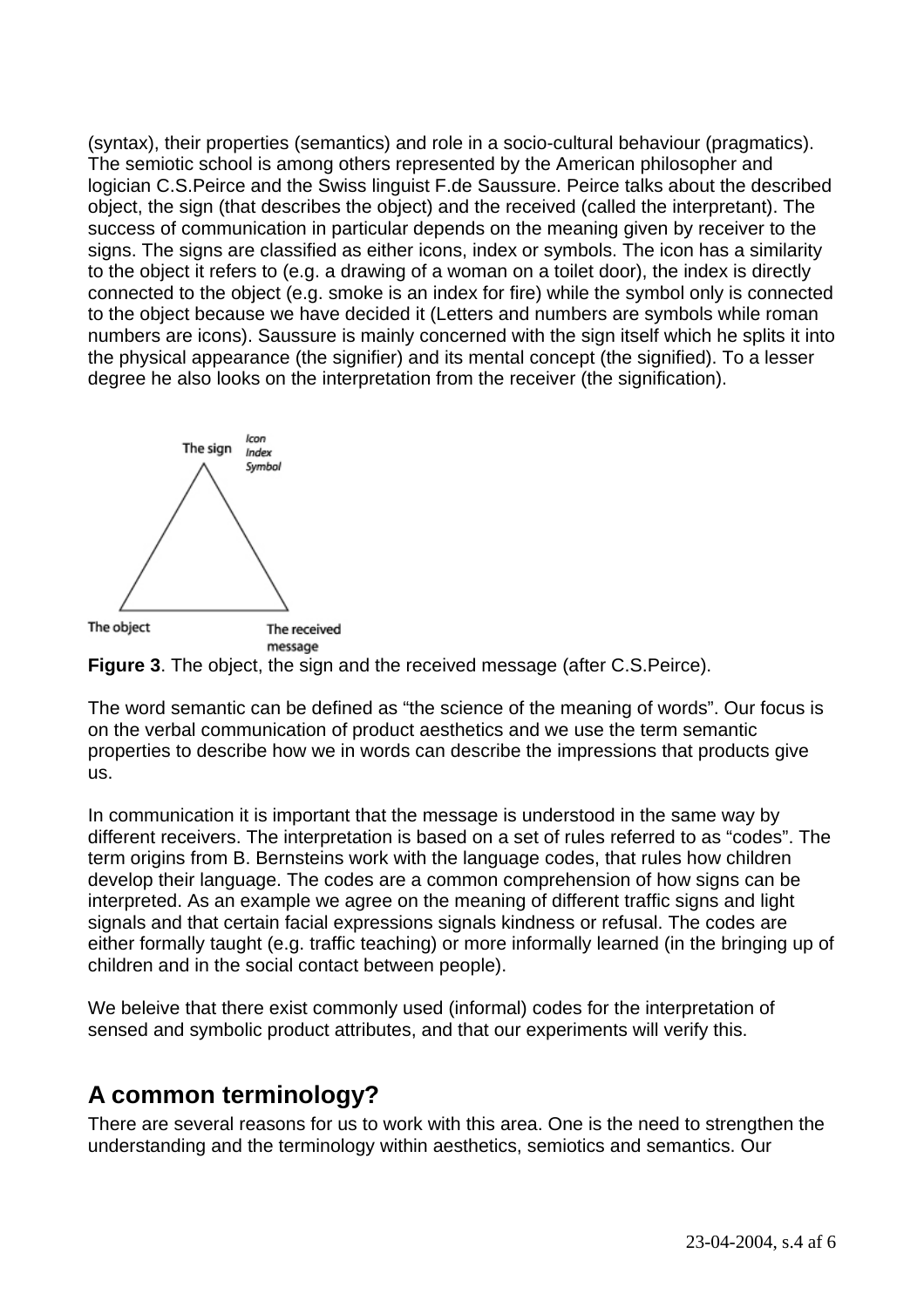starting point is our own students in Design & Innovation. It is not sufficient that people with an interest in industrial design has an internal language for these topics. A deliberate use of industrial design have an increased importance as a strategic business parameter (Dansk Design 2003), and it is therefore essential that industrial designers and others involved in design processes can communicate precisely and clearly on these topics. This is important in material and process selection, where the designer has the need for searching for existing products and solutions with desired properties (including the aesthetic, semiotic and semantic properties).

It is our hypothesis, that everyone in common daily language uses a number of aesthetic, semiotic and semantic terms. The question is how large a part of this assumed vocabulary that has a more general clear meaning. Our investigations will serve as a starting point to achieve this understanding.

There are a number of different methods to investigate this question e.g.

- 1. map the terminology used in literature
- 2. let experts formulate and criticise set of words
- 3. description of specific products using predefined set of words
- 4. description of specific products using own words
- 5. identifying products that match predefined words
- 6. identifying products that match predefined words (from a limited set of products)
- 7. sketching products characterized by certain predefined words
- 8. making mood boards to describe certain predefined words

(Johnson et al. 2003) used a combination of method 1, 2, 3 and 4. Terminology used to describe products in design magazines and museum catalogues were collected (method 1). The result was a substantial list that was classified into 3 groups: Sensory, perceived and stylistic attributes (method 2). Since the object in this literature is so called "designed products" the question is if the identified terminology is to narrow. To overcome this problem a group of test persons were asked to describe specific products in their own words (method 4). The question is how many different people it is necessary to ask to get a good picture. Method 3 was used to test if the words could be used to describe semantic qualities and if there were agreement on the meaning of the words. The difficulty here is that many products are needed in order to cover all the words. The described experiment had 6 products.

(Lenau & Boelskifte 2004) uses a combination of method 2, 3 and 5. The terminology lists suggested by (Johnson et al. 2003) were critically revised (method 2). The logical structure was examined and compared with the terminology, which is used in the teaching of industrial design. The sequence of sensory attributes was changed, so it now starts with visual attributes, followed by other attributes for feeling (tactile / haptile / kinestetic), smell, taste and hearing. Method 5 was used to examine if the words were meaningful to the test persons. This was examined by seeing if it was possible for the participants to identify products for all words and whether the answers indicated some sort of agreement on their meaning. This requires a subjective evaluation from the authors. Method 3 was used similarly to (Johnson et al. 2003) but only for 4 products. The products were selected to cover broadly. Method 3 allow for statistical treatment.